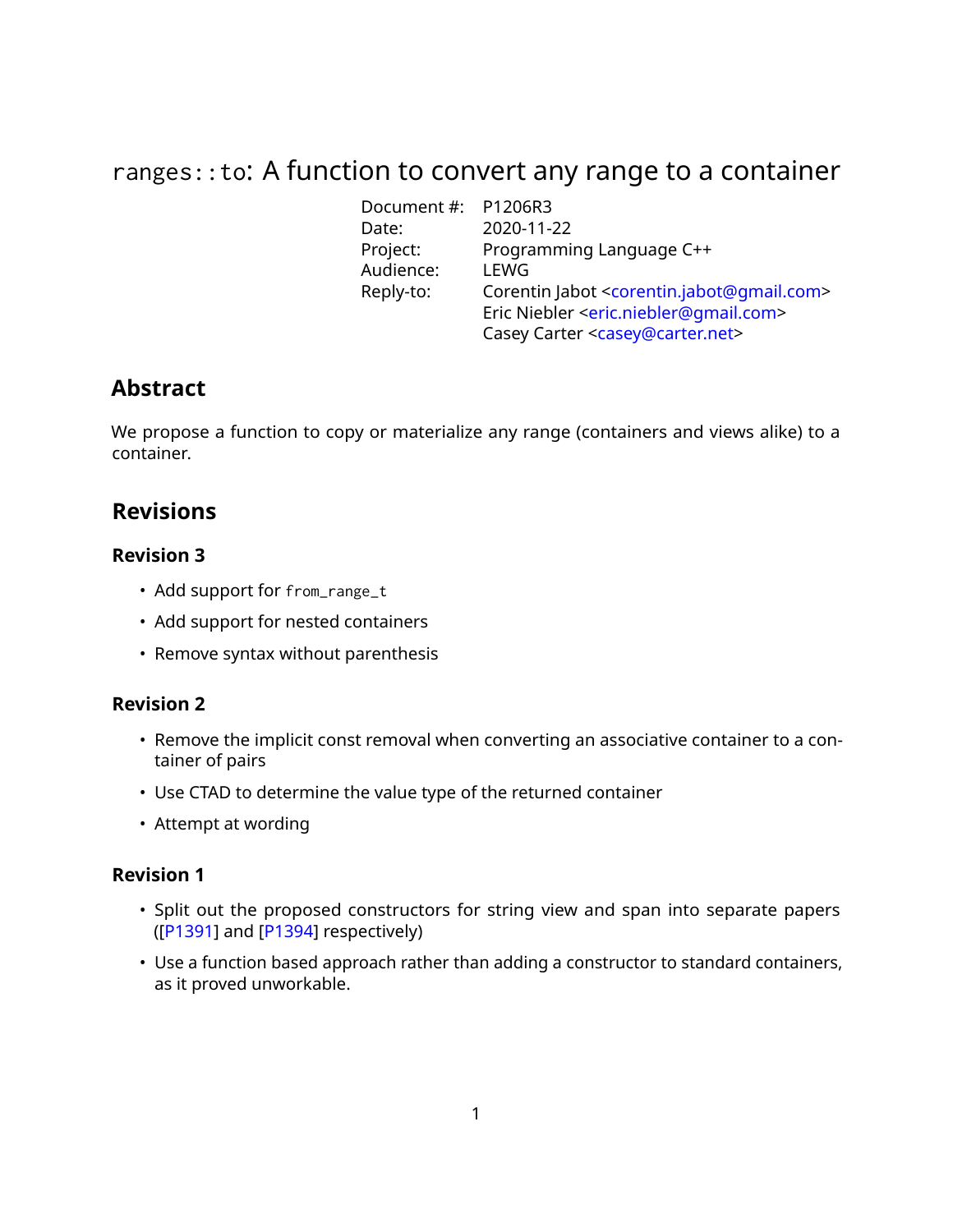## **Quick Overview**

We propose all the following syntaxes to be valid constructs

```
std::list<int> l;
std::map<int, int> m;
```

```
// copy a list to a vector of the same type
same_as<std::vector<int>> auto a = ranges::to<std::vector<int>>(l);
//Specify an allocator
same_as<std::vector<int, Alloc>> auto b = ranges::to<std::vector<int, Alloc>>(1, alloc);
// copy a list to a vector of the same type, deducing value_type
same_as<std::vector<int>> auto c = ranges::to<std::vector>(1);
// copy to a container of types ConvertibleTo
same_as<std::vector<long>> auto d = ranges::to<std::vector<long>>(l);
```

```
//Supports converting associative container to sequence containers
same_as<std::vector<std::pair<const int, int>>> auto f = ranges::to<vector>(m);
```
//Supports converting sequence containers to associative ones same\_as<std::map<int, int>> auto g = ranges::to<map>(f);

```
//Pipe syntaxe
same_as<std::vector<int>> auto g = l | ranges::view::take(42) | ranges::to<std::vector>();
```

```
//Pipe syntax with allocator
auto h = l | ranges::view::take(42) | ranges::to<std::vector>(alloc);
```
//The pipe syntax also support specifying the type and conversions auto  $i = 1$  | ranges::view::take(42) | ranges::to<std::vector< $long$  >>();

```
// Nested ranges
std::list < std::forward_list < int > 1st = \{\{0, 1, 2, 3\}, \{4, 5, 6, 7\}\};auto vec1 = ranges::to<std::vector<std::vector<int>>>(lst);
auto vec2 = ranges::to<std::vector<std::deque<double>>>(lst);
```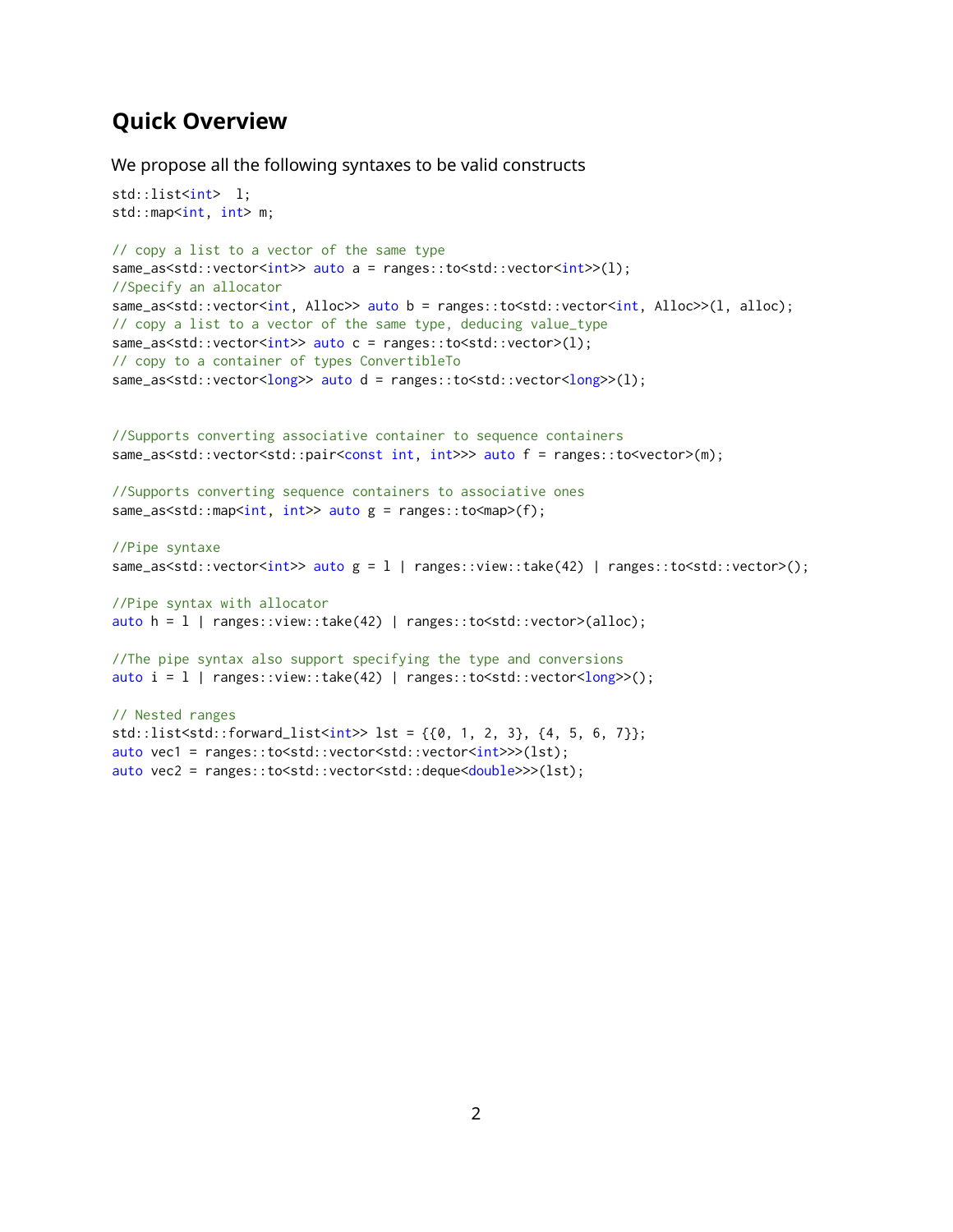## **Tony tables**

| <b>Before</b>                                                                                                                                                                                                                                                                                                         | After                                                                        |
|-----------------------------------------------------------------------------------------------------------------------------------------------------------------------------------------------------------------------------------------------------------------------------------------------------------------------|------------------------------------------------------------------------------|
| std::list <int> lst = <math>/**/;</math><br/>std::vector<int> vec<br/><math>{std::begin(lst), std::end(lst)};</math></int></int>                                                                                                                                                                                      | std::vector <int> vec = lst   ranges::to<std::vector>();</std::vector></int> |
| auto view = $ranges::iota(42);$<br>vector <<br>iter_value_t<<br>iterator_t <decltype(view)><br/><math>\geq</math><br/><math>&gt;</math> vec:<br/>if constexpr(SizedRanged<decltype(view)>) {<br/>vec.reserve(ranges::size(view)));<br/>ranges::copy(view, std::back_inserter(vec));</decltype(view)></decltype(view)> | auto vec = ranges:: $iota(42)$<br>ranges::to <std::vector>();</std::vector>  |
| $std::map, widget> map = get_widgets_map();std::vector<typename decltype(map)::value_type> vec:vec. reserve(map.size());ranges::move(map, std::back_inserter(vec));$                                                                                                                                                  | $auto$ vec = get_widgets_map()<br>$ $ ranges::to <vector>();</vector>        |

## **Motivation**

Most containers of the standard library provide a constructors taking a pair of iterators.

```
std::list<int> lst;
std::vector<int> vec{std::begin(lst), std::end(lst)};
//equivalent too
std::vector<int> vec;
std::copy(std::begin(lst), std::end(lst), std::back_inserter(vec));
```
While, this feature is very useful, as converting from one container type to another is a frequent use-case, it can be greatly improved by taking full advantage of the notions and tools offered by ranges.

Indeed, given all containers are ranges (ie: an iterator-sentinel pair) the above example can be rewritten, without semantic as:

```
std::list<int> lst;
```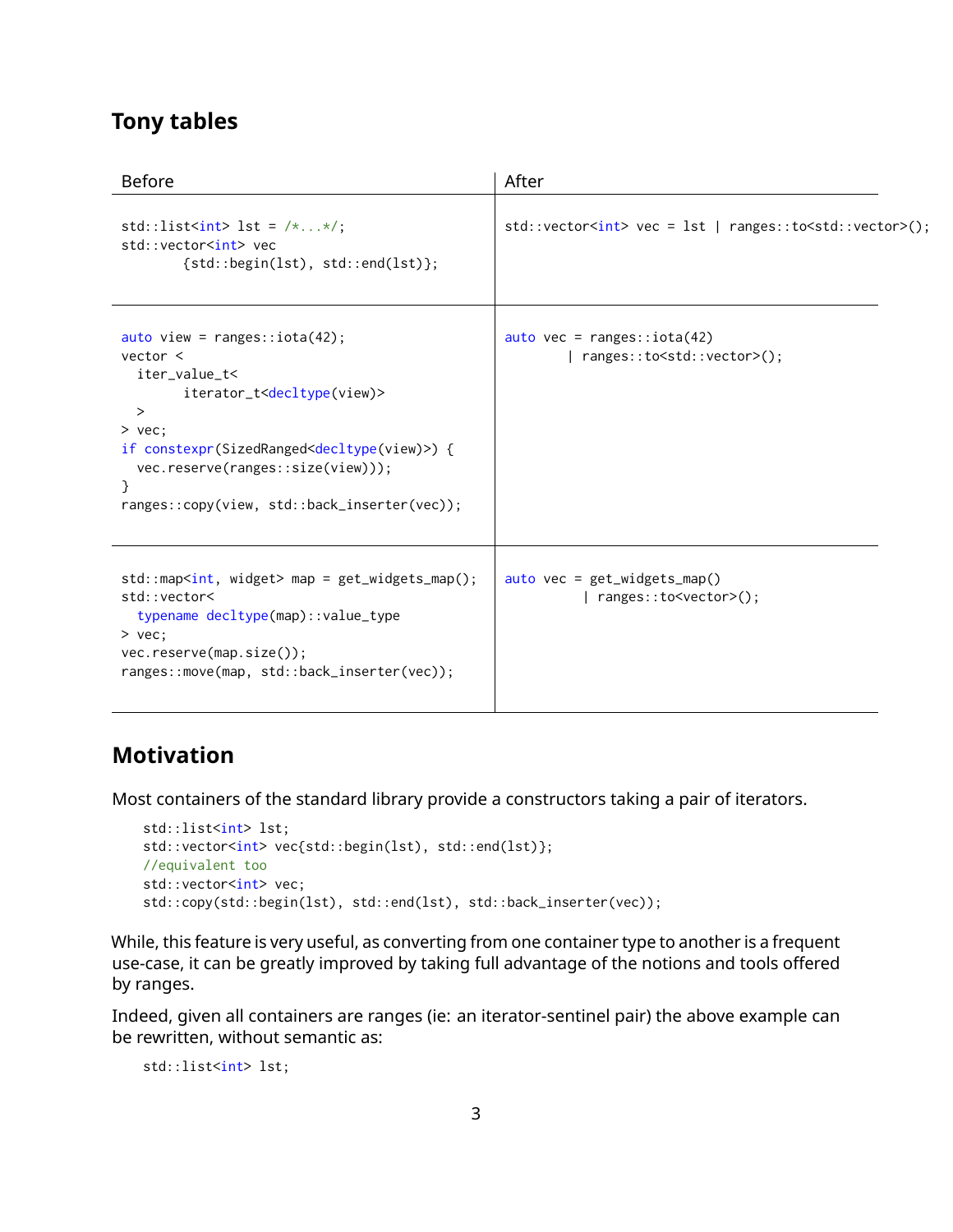```
std::vector<int> vec = lst | ranges::to<std::vector>();
```
The above example is a common pattern as it is frequently preferable to copy the content of a std::list to a std::vector before feeding it an algorithm and then copying it back to a std::vector.

As all containers and views are ranges, it is logical they can themselves be easily built out of ranges.

#### **View Materialization**

The main motivation for this proposal is what is colloquially called *view materialization*. A view can generate its elements lazily (upon increment or decrement), such as the value at a given position of the sequence iterated over only exist transiently in memory if an iterator is pointing to that position. (Note: while all lazy ranges are views, not all views are lazy).

*View materialization* consists in committing all the elements of such view in memory by putting them into a container.

The following code iterates over the numbers 0 to 1023 but only one number actually exists in memory at any given time.

```
std::iota_view v{0, 1024};
for (auto i : v) {
   std::cout \ll i \ll '';
}
```
While this offers great performance and reduced memory footprint, it is often necessary to put the result of the transformation operated by the view into memory. The facilities provided by [\[P0896R3\]](#page-10-2) allow to do that in the following way:

```
std::iota_view v{0, 1024};
std::vector<int> materialized;
std::copy(v, std::back_inserter(materialized));
```
This proposal allows rewriting the above snippet as:

```
auto materialized = std::iota_view{0, 1024} | std::ranges::to<std::vector>();
```
Perhaps the most important aspect of view materialization is that it allows simple code such as:

```
namespace std {
   split_view<std::string_view> split(std:std::string_view);
}
auto res = std::split("Splitting strings made easy")
          | std::ranges::to<std::vector>();
```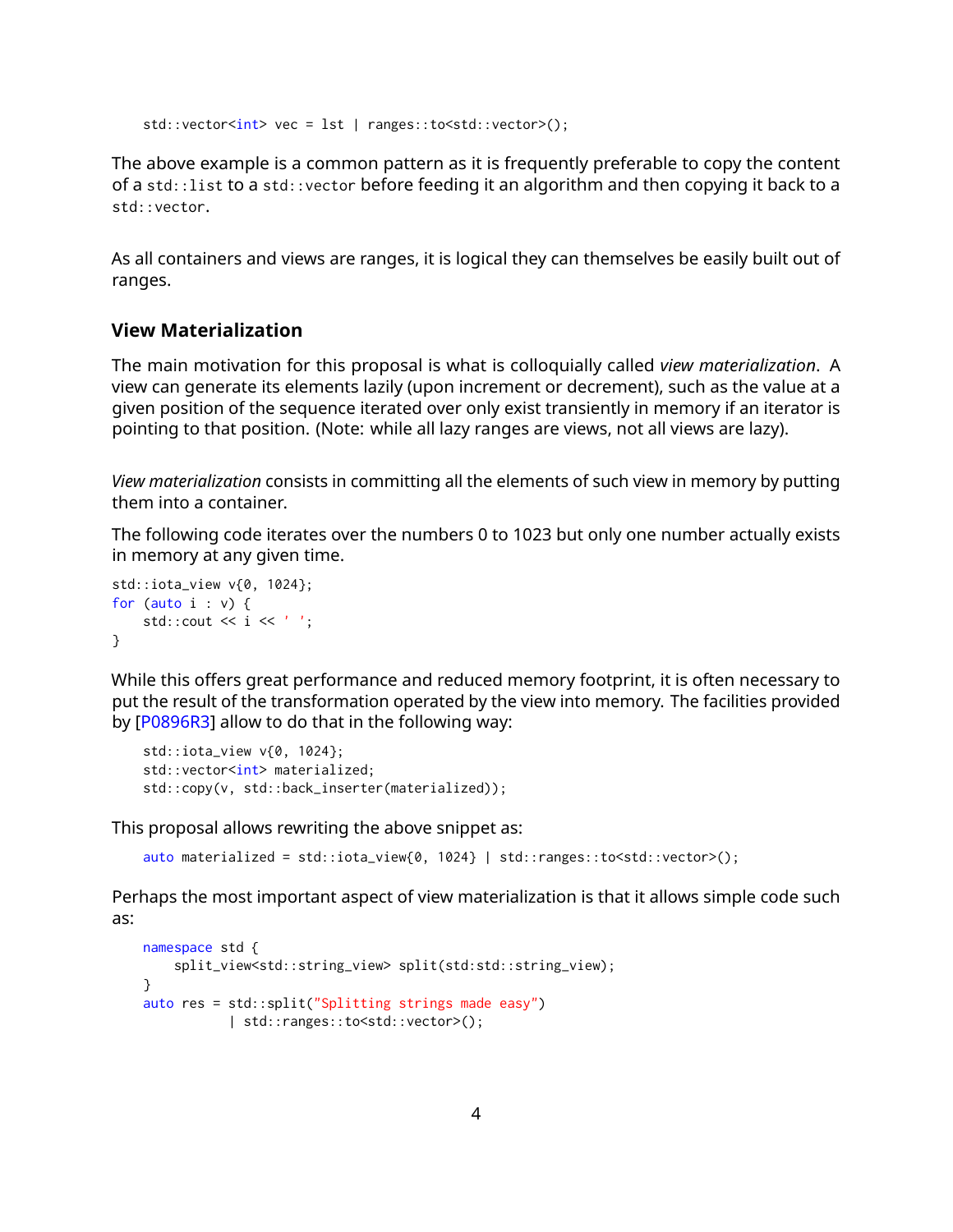Indeed, a function such as split is notoriously hard to standardize([\[P0540\]](#page-10-3), [\[N3593\]](#page-10-4)), because without lazy views and std::string\_view, it has to allocate or expose an expert-friendly interface. The view materialization pattern further let the *caller* choose the best container and allocation strategy for their use case (or to never materialize the view should it not be necessary). And while it would not make sense for a standard-library function to split a string into a vector it would allocate, it's totally reasonable for most applications to do so.

This paper does not propose to standardize such split function - a split\_view exist in [\[P0896R3\]](#page-10-2), however, view materialization is something the SG-16 working group is interested in. Indeed, they have considered APIs that could rely heavily on this idiom, as it has proven a natural way to handle the numerous ways to iterate over Unicode text. Similar ideas have been presented in [\[P1004\]](#page-10-5).

```
auto sentences =
    text(blob)
    normalize<text::nfc> |
    graphemes_view |
    split<sentences> | ranges::to<std::vector<std::u8string>>();
```
## **Design**

Conceptually, to is a function template with multiple overloads:

- One that is templated on a container type and converts a range to that type using the most efficient method depending on the type of that container.
- One that accepts a container as template parameter and deduced the value type of that container using CTAD
- One that offers a pipe adaptor object over both these overloads

Care was taken to support move only iterators, ranges of ranges, non const views, associative containers (in either direction)

#### **Should ranges::to be able to call reserve/assigned ?**

For performance reasons, ranges::to should be able to reserve memory in the container before assigning the range whenever possible. This cannot be done in the constructor of individual ranges because a range meeting the requirements of SizedRange doesn't imply that the distance between each of the iterator forming the range can be computed efficiently, if at all.

Both cmcstl2 and ranges-v3 determine whether or not a container can be reserved and assigned by means of a ReserveAndAssignable concept that is not part of the user facing API, similar to the following

```
template <typename T, typename I >
concept ReserveAndAssignable =
```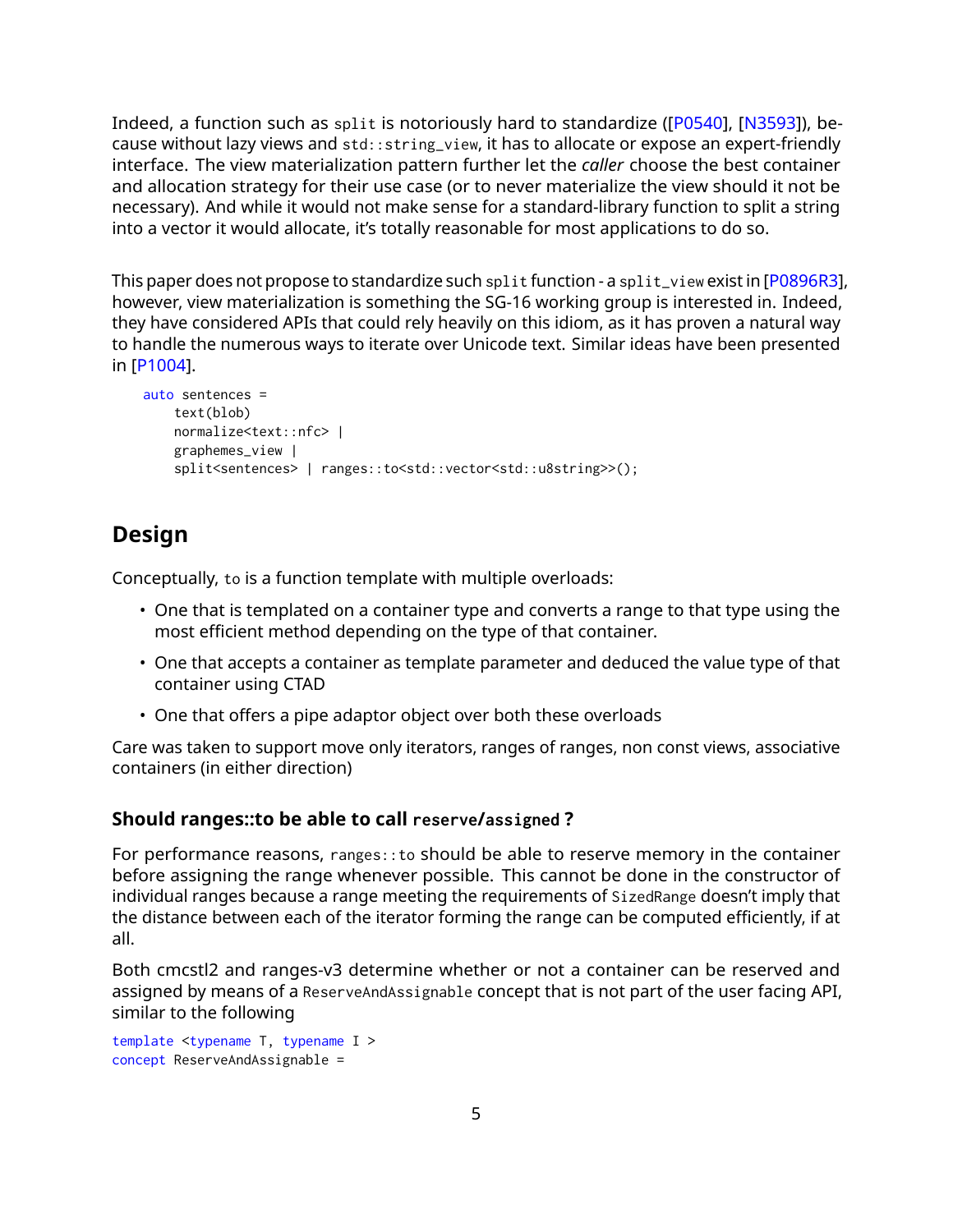```
InputIterator<I> && requires (C &c, C const &cc, range_size_t<C> s, I i) {
       c.reserve(s);
       cc.capacity();
       { cc.capacity() } -> range_size_t < c;
       c.assign(i, i);
```
};

LWG made the case that there should be a customization point for this behavior and that the set of requirements should be specified.

- Do we want implementation to be able to reserve the container memory before assigning the range (this was always the intent) ? Do we want to allow it for arbitrary (non standard) containers ?
- Do we want to document the set of requirements of reservable container as a Named requirements, exposition only concept, concept in the std namespace ?
- Do we want a customization point (similar to disable\_sized\_range)? (The authors believe the answer to that should be no - the risk of ambiguity is extremely low, we don't have an opt out for Container - in fact we don't have a Container concept at all), and I don't think that all concepts should have an opt-out.

For the purpose of ranges:: to we further require that the container be constructible from the extra arguments passed to ranges: : to.

A conservative approach would be to leave the design unchanged for now (implementers can do reserve + assign for standard types only), and revisit the question for non-standard containers at a later date.

The wording in this revision of this paper reflects that conservative approach.

## **Alternative designs**

While we believe the range constructor based approach is the cleanest way to solve this problem, LEWG was interested in an alternative design based on free functions

#### **Range constructors**

The original version of that paper proposed to add range constructors to all constructors. This proved to be unworkable because of std::initializer\_list:

```
std::list<int>00 = ...;std::vector a{foo}; //constructs a std:vector<std::list<int>>
std::vector b(foo); //would construct a std::vector<int>
```
#### **Tagged range constructors**

To solve the problem described above, it is possible to add a tag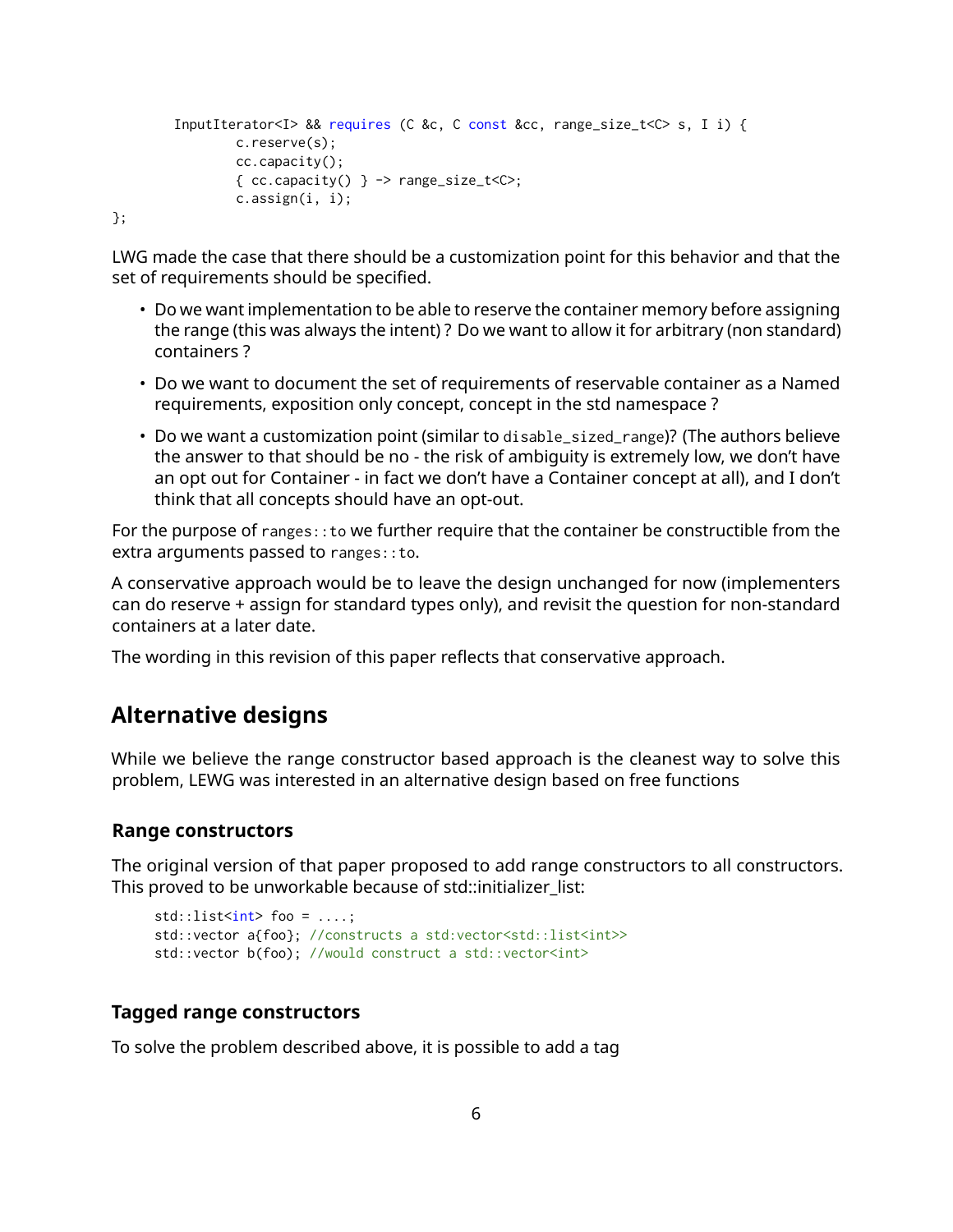```
std::vector<sub>int</sub> > foo = ...;std::vector a{std::from_range, foo}; //constructs a std:vector<int>
```
This will be explored in a separate paper by Tristan Brindle. However this approach does not replace ranges::to, which has the advantages of being a pipe adaptor and works with non-standard containers which do not support such tag constructors.

ranges::to can take advantages of these ranges constructors when available. The proposed wording in this paper body assumes that tagged constructors will be adopted in addition to the current paper.

## **Existing practices**

#### **Range V3**

This proposal is based on the to (previously (to\_) function offered by ranges v3.

```
auto vec = view::ints
| view::transform([](int i) {
        return i + 42;
})
| view::take(10)
| to<std::vector>;
```
#### **Abseil**

Abseil offers converting constructors with each of their view. As per their documentation:

One of the more useful features of the StrSplit() API is its ability to adapt its result set to the desired return type. StrSplit() returned collections may contain std::string, absl::string\_view, or any object that can be explicitly created from an absl::string\_ view. This pattern works for all standard STL containers including std::vector, std::list, std::deque, std::set, std::multiset, std::map, and std::multimap, and even std::pair, which is not actually a container.

Because they can not modify existing containers, view materialization in Abseil is done by the mean of a conversion operator:

```
template<Container C>
operator C();
```
However, because it stands to reason to expect that there are many more views than containers and because conversions between containers are also useful, it is a more general solution to provide a solution that is not coupled with each individual view.

#### **Previous work**

[\[N3686\]](#page-10-6) explores similar solutions and was discussed by LEWG long before the Ranges TS.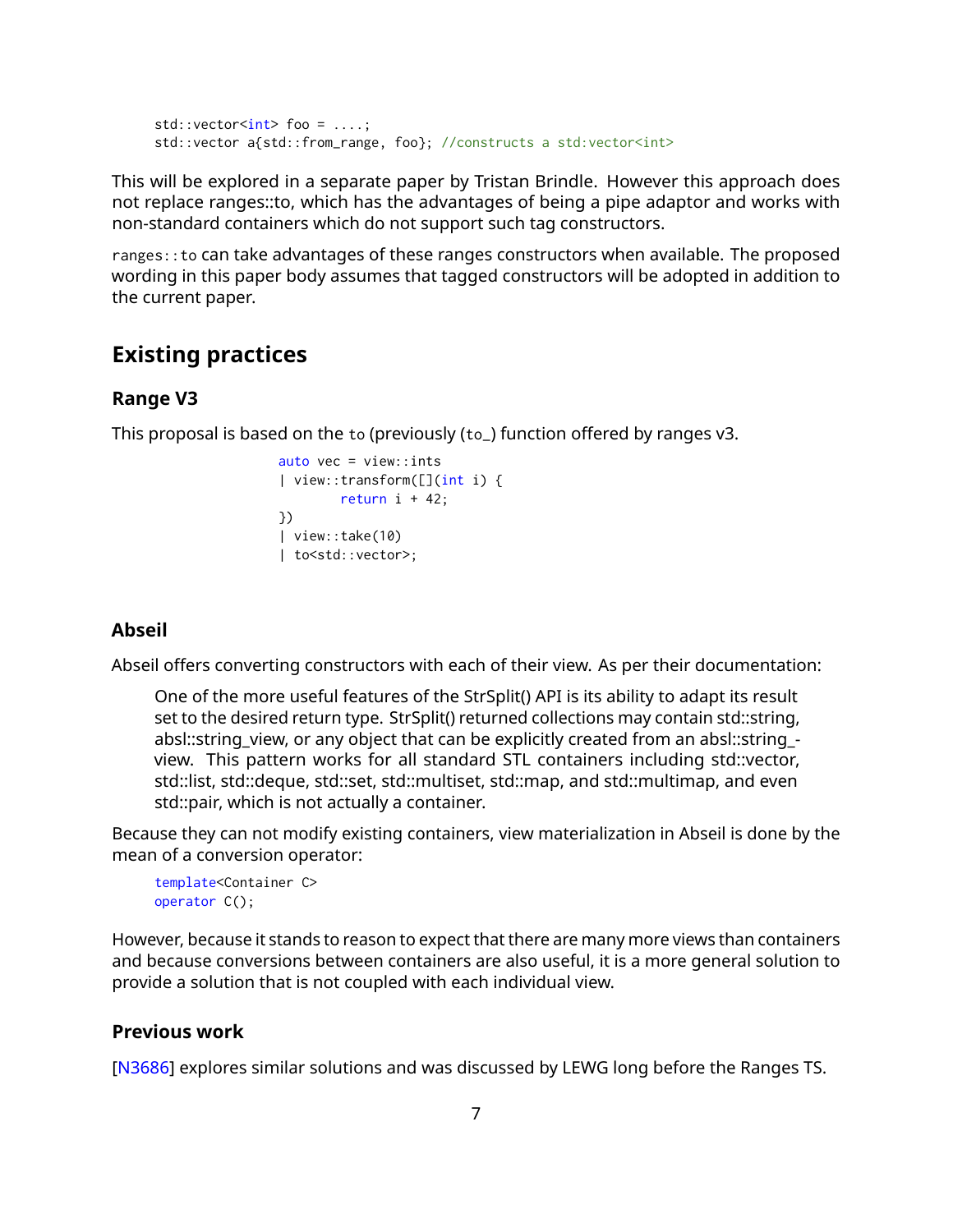## **Proposed wording**

Wording is relative to [**?**].

Add to the synopsis in [ranges.syn]:

```
namespace std::ranges {
        template <input_range C, input_range R, typename... Args>
    requires (!view<C>)
        constexpr C to(R && r, Args&&...);
        template <template <typename...> typename C, input_range R, typename... Args>
        constexpr auto to(R && r, Args&&...) -> see below;
}
```
In [range.utility] Insert after section [range.dangling]

#### **?Container conversions [range.utility.container]**

The container conversions functions provide functions that efficiently convert ranges to containers. The container is constructed from the begin(range)/end(range)iterators pair.

```
template <input_range C, input_range R, typename... Args>
requires (!view<C>)
constexpr C to(R && r, Args&&... args);
```
Construct a container C with the elements of r in the following manner:

- If std::constructible\_from<C, R, Args...> is true, equivalent to C(std::forward<R>(r), std::forward<Args>(args)...).
- Otherwise, if std::constructible\_from<C, from\_range\_t, R, Args...> is true, equivalent to C(from\_range, std::forward<R>(r), std::forward<Args>(args)...).
- Otherwise, if std::constructible\_from<C, Args...> is true and std::indirectly\_copyable<ranges::range\_iterator\_t<R>, ranges::range\_iterator\_t<C>> is true, equivalent to:

```
C c(std::forward<Args...>(args)...);
ranges::copy(std::forward<R>(r), std::inserter(c, std::end(c)));
```
- Otherwise, if:
	- **–** ranges::input\_range<ranges::range\_value\_t<C>> is true and
	- **–** ranges::input\_range<ranges::range\_value\_t<R>> is true and
	- **–** ranges::view<ranges::range\_value\_t<C>> is false and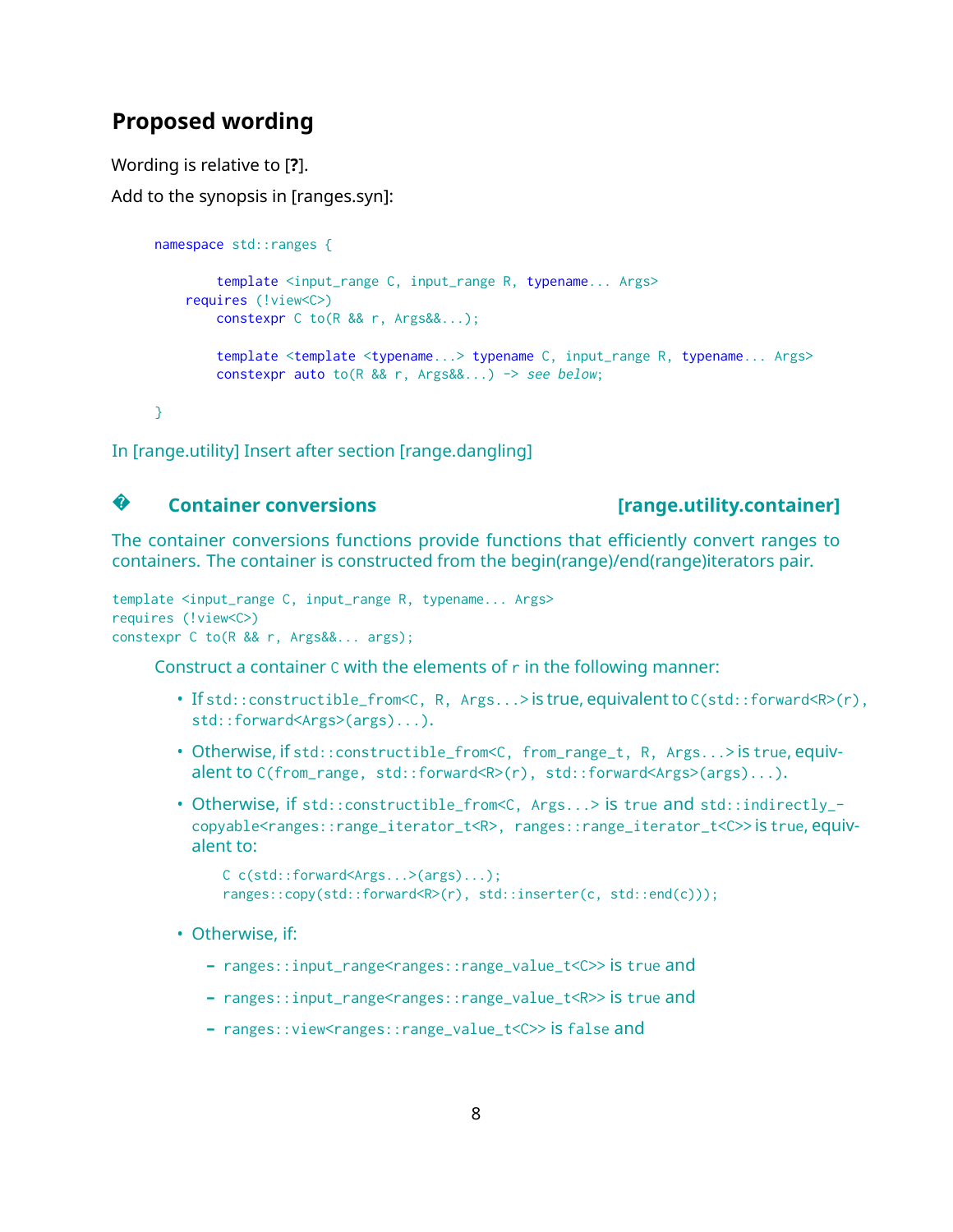```
– std::indirectly_copyable<
 ranges::range_iterator_t<ranges::range_value_t<R>>,
  ranges::range_iterator_t<ranges::range_value_t<C>>
 > is true
```
equivalent to:

```
C c(std::forward<Args...>(args)...);
auto v = r | transform ([](auto && elem) {
   return to<range_value_t<C>>(elem);
});
ranges::copy(v, std::inserter(c, std::end(c)));
```
• Otherwise ranges::to<C>(r, args) is ill-formed.

template <template <typename...> typename C, input\_range R, typename... Args> constexpr auto to(R && r, Args&&... args) -> ContainerType;

Equivalent to ranges::to<ContainerType>(std::forward<R>(r), std::forward<Args>(args)...) where *ContainerType* is determined using CTAD as follow:

Let ITER be a type meeting the requirements of Cpp17InputIterator such that

- same\_as<ITER::iterator\_category, input\_iterator\_tag> is true,
- same\_as<ITER::value\_type, ranges::range\_value\_t<R>> is true,
- same\_as<ITER::difference\_type, ranges::range\_difference\_t<R>> is true,
- same\_as<ITER::pointer, ranges::range\_value\_t<R>\*> is true,
- same\_as<ITER::reference, ranges::range\_reference\_t<R>> is true.

Then, ContainerType is:

- $decttype(C(stat::declval(), std::declval(),..))$  if that is a valid expression,
- Otherwise, decltype(C(from\_range, std::declval<R>(), std::declval<Args>()...)) if that is a valid expression,
- Otherwise, decltype(C(std::declval<ITER>(), std::declval<ITER>(), std::declval<Args>()...)) if that is a valid expression,
- Otherwise ranges::to<C>(r, args) is ill-formed.

#### **?**

#### **ranges::to adaptors [range.utility.container.adapters]**

In addition to the functions described above, ranges::to also defines a closure object that accepts a viewable\_range argument and returns a *Container* such that the expressions r | ranges::to<Container>(args...) and ranges::to<Container>(r, args...) have equivalent semantics. [ *Note:* Container denotes either a class or a class template *— end note* ] .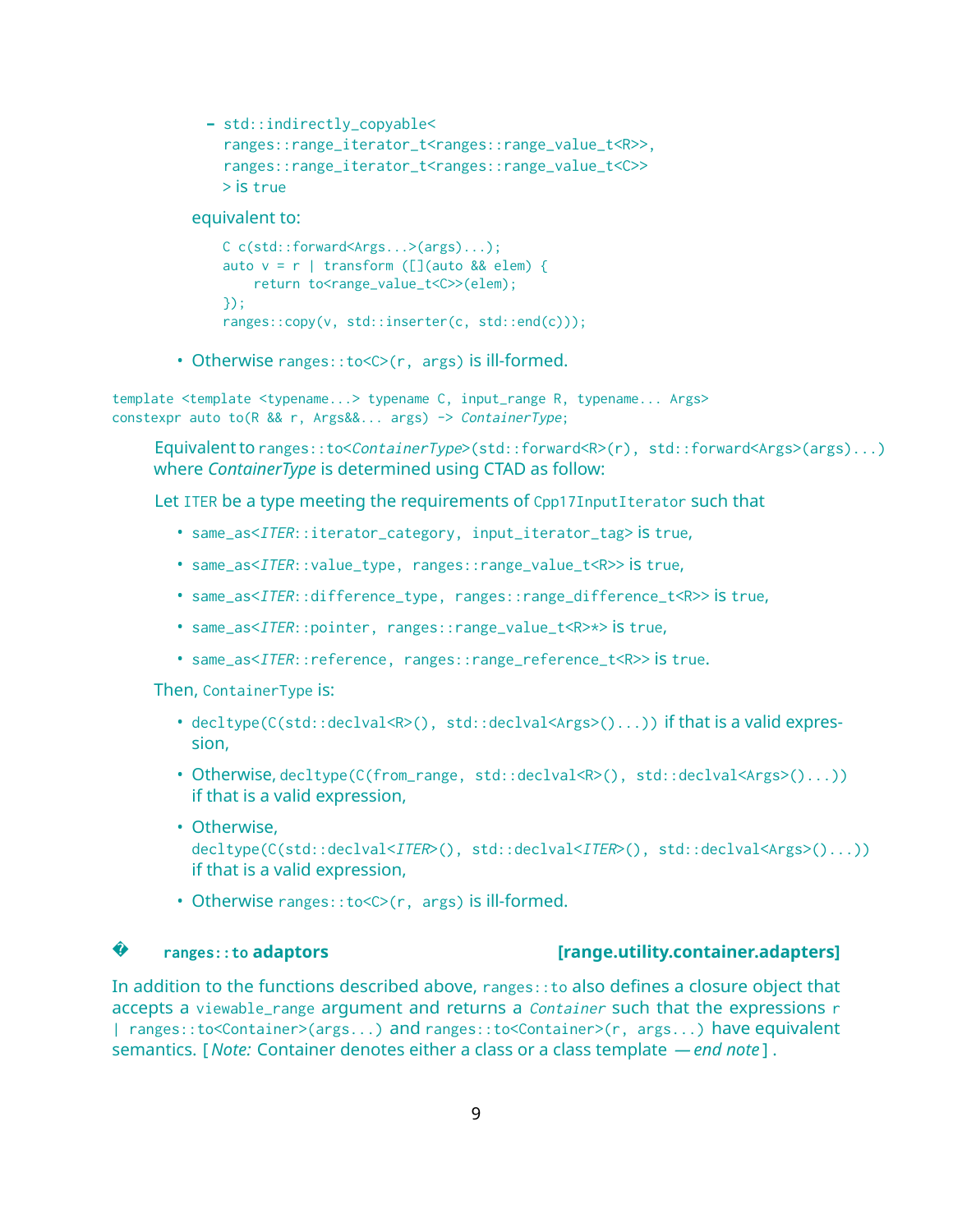The bitwise OR operator is overloaded for the purpose of chaining ranges::to to the end of an adaptor chain pipeline.

[ *Example:*

```
list<int> ints{0,1,2,3,4,5};
auto v1 = ints | ranges::to<vector>();
auto v2 = ints | ranges::to<vector<int>>();
auto v3 = \text{ranges}::to<vector>(ints);
auto v4 = \text{ranges}::\text{to}~\text{vector}~\text{in}~\text{t}~\text{in}~\text{t}assert(v1 == v2 88 v2 == v3 88 v3 == v4);— end example ]
```
## **Implementation Experience**

Implementations of this proposal are available on in the 1.0 branch of [\[RangeV3\]](#page-9-0) and in [\[cmcstl2\]](#page-9-1). Another implementation reflecting exactly this proposal is available on Github [\[rangesnext\]](#page-10-7).

## **Related Paper and future work**

- [P1989R0](https://wg21.link/P1989R0) [**?**] adds range and iterator constructor to string\_view
- [\[P1425\]](#page-10-8) adds iterator constructors to stack and queue
- [\[P1419\]](#page-10-9) Provide facilities to implementing span constructors more easily.

Future work is needed to allow constructing std::array from *tiny-ranges*.

## **Acknowledgements**

We would like to thank the people who gave feedback on this paper, notably Christopher Di Bella, Arthur O'Dwyer, Barry Revzin and Tristan Brindle.

#### **References**

- <span id="page-9-1"></span>[cmcstl2] [https://github.com/CaseyCarter/cmcstl2/blob/a7a714a9159b08adeb00a193e77b78284](https://github.com/CaseyCarter/cmcstl2/blob/a7a714a9159b08adeb00a193e77b782846b3b20e/include/stl2/detail/to.hpp)6b3b20e/ [include/stl2/detail/to.hpp](https://github.com/CaseyCarter/cmcstl2/blob/a7a714a9159b08adeb00a193e77b782846b3b20e/include/stl2/detail/to.hpp)
- <span id="page-9-0"></span>[RangeV3] Eric Niebler [https://github.com/ericniebler/range-v3/blob/v1.0-beta/include/](https://github.com/ericniebler/range-v3/blob/v1.0-beta/include/range/v3/to_container.hpp) [range/v3/to\\_container.hpp](https://github.com/ericniebler/range-v3/blob/v1.0-beta/include/range/v3/to_container.hpp)